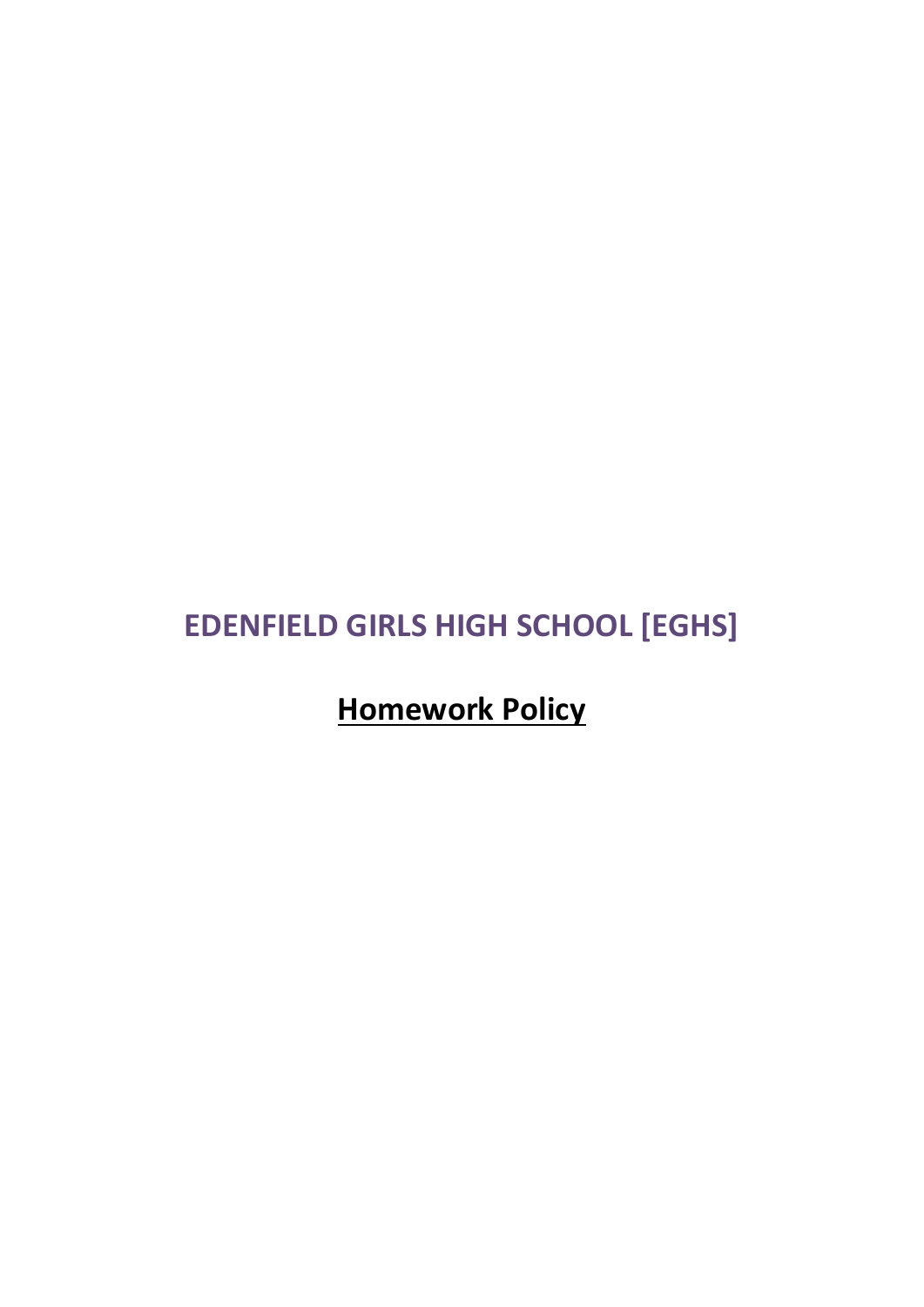#### *Aims*

- To raise standards of achievement and attainment by extending and reinforcing work completed during lessons and extending independentstudy and learning skills
- To ensure that homework is an integral part of the curriculum and is a planned part of all Schemes of Work
- To provide parents/carers with an opportunity to take part in, monitor and support their children's education through supervision of work completed

## *The Definition of Homework*

Relevant work assigned by staff to students linked to the appropriate scheme of work, to be completed routinely outside the timetabled curriculum, including:

- Consolidation and extension of class work
- Preparation of work for the next lesson, including revision for tests/exams
- Practice and application of specific skills

Homework should provide opportunities for differentiation by varying tasks for SEN (D)/Able, Gifted and Talented students.

## *The Importance of Homework*

Homework is seen as a valuable part of the learning process by:

- Helping students to make rapid progress
- Allowing students to work independently
- Enabling students to practise skills learned in the classroom
- Encouraging students to use materials and other sources of information, not always available in the classroom
- Involving parents/carers in the learning process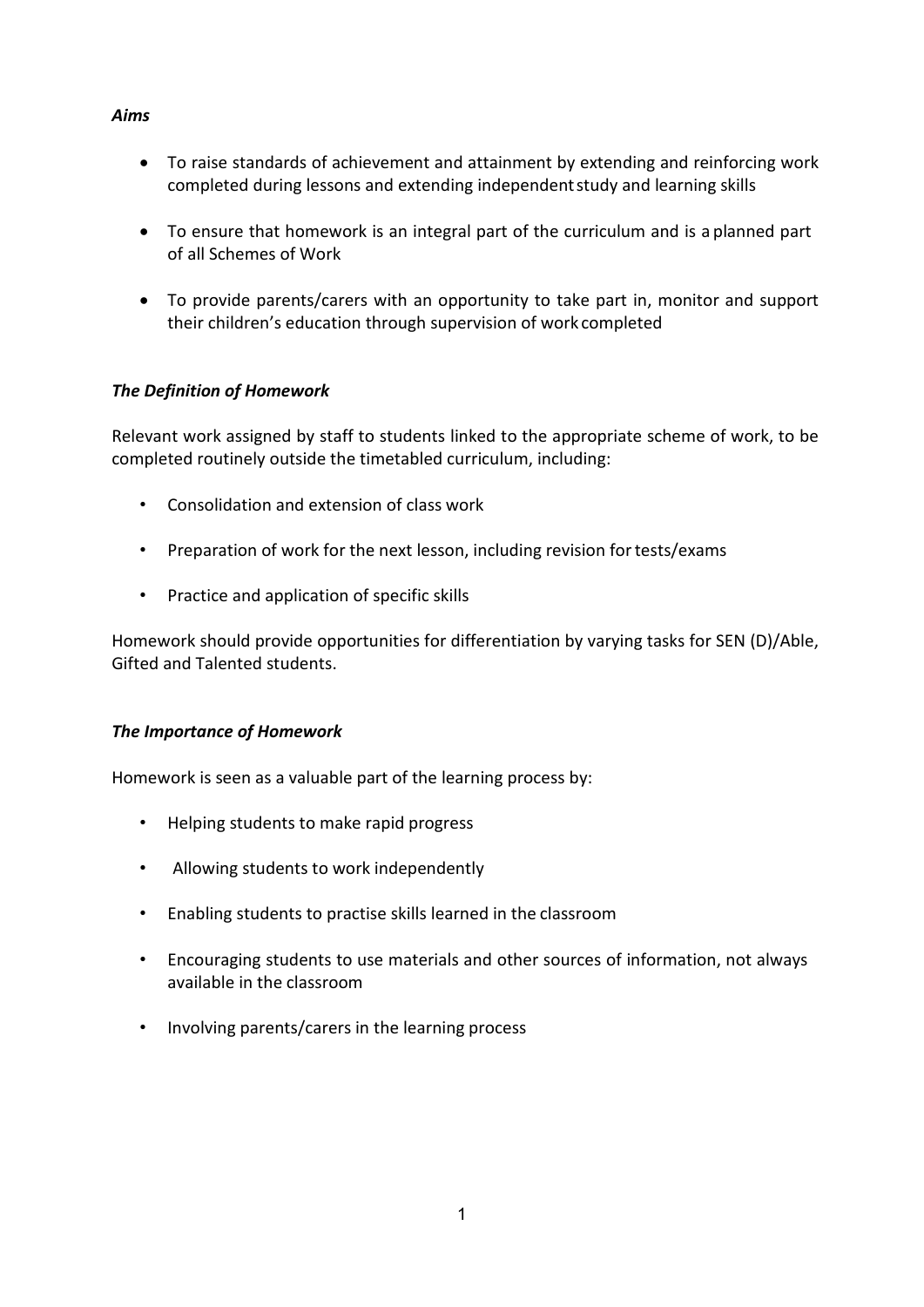• Providing students with the discipline of working to meet deadlines

## *Setting and Recording of Homework*

- Staff will use the agreed Homework Timetable: homework will be set by staff on the appropriate day for each year group and will be of appropriate duration for that year group.
- Staff will ensure that homework is recorded by students in their planners, along with any relevant comments.
- Where homework tasks cover a number of homework slots, this should be recorded in the Student Planner on each homework day. It should not be recorded as 'None set' after the first entry.
- Form tutors and Heads of Year will monitor the recording of homework.
- Heads of department will monitor the setting of homework in departments.

## *Parental Involvement*

Parents/Carers can support the school and their children:

- By checking the Student Planner for homework entries and checking that the work has been completed to an acceptable standard;
- Providing assistance by discussing homework tasks, reading drafts of assignments, making suggestions for general improvement;
- Writing comments for the attention of their child's form tutor if they have any questions or concerns about homework;
- Signing the Student Planner on a weekly basis to acknowledge that all homework has been completed.

## *Homework Allocation*

- Each student has a homework timetable which indicates when students can expect work to be set in specific subjects. This homework timetable will be recorded by the student in their planners.
- Staff are expected to adhere to that timetable unless there are good reasons for modification.
- In Key Stage 3, homework will be set in two or three subjects per night, Monday to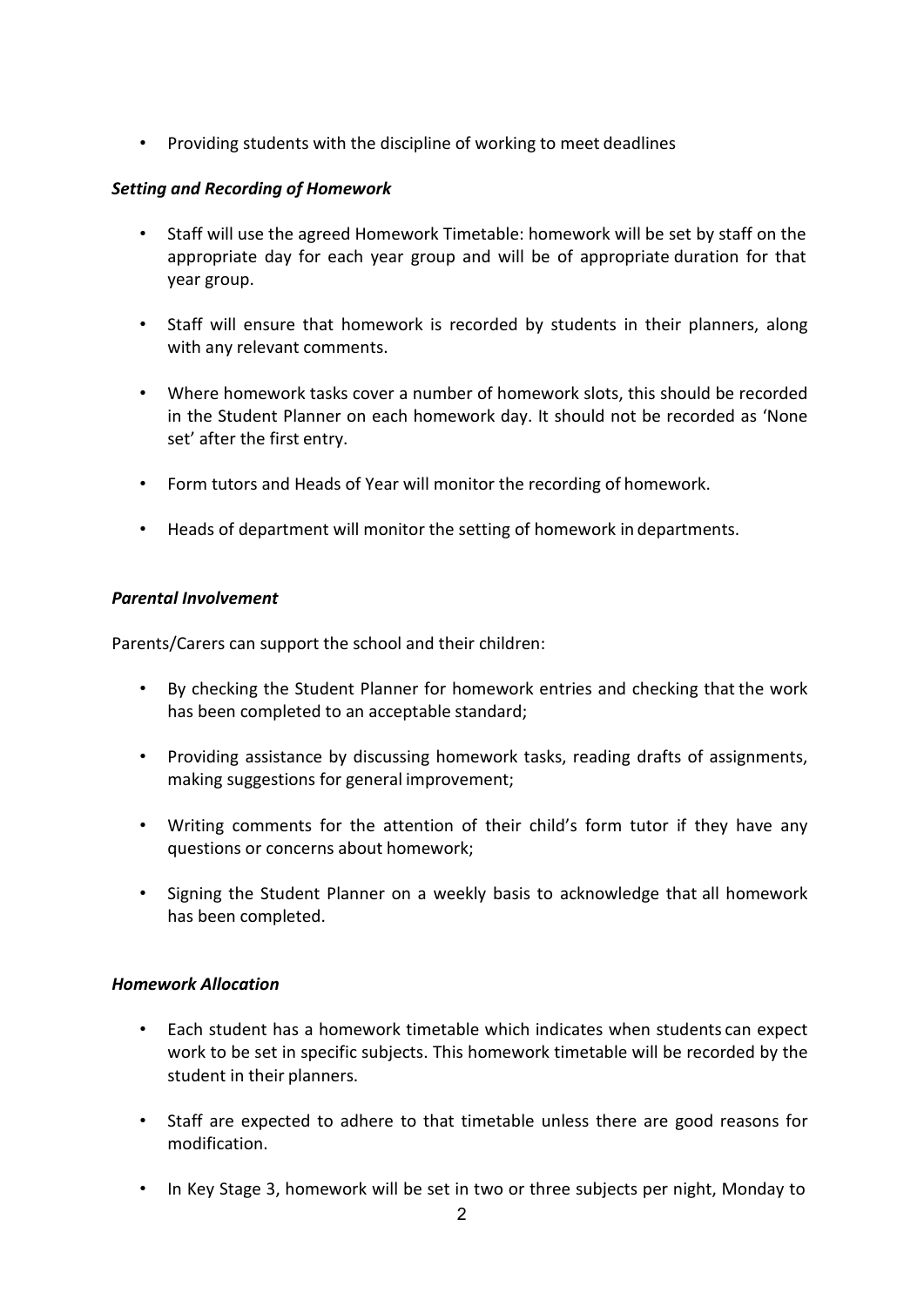Friday. In Maths and English, homework will be set at least once a week. Other subjects will set homework once a week or once a fortnight.

• In Key Stage 4 homework will be set in three or four subjects per night, Monday to Friday. All GCSE subjects will set homework twice a week. Each piece of homework should take approximately 45 minutes to complete.

#### *Marking*

• Teachers will mark homework promptly and give constructive feedback in line with school and department making policies

#### *Recommended Time*

Times below are approximate; however, students would not be expected to be spending significantly less or more time than the recommended allocation.

*Key Stage 3*

| Year 7          | 1 to 1 hour 30 minutes hour per night (30 minutes per subject)                                                                                                                                                                                 |
|-----------------|------------------------------------------------------------------------------------------------------------------------------------------------------------------------------------------------------------------------------------------------|
| Years 8 and 9   | 1 hour 30 minutes to 2 hours per night (average 30-45 minutes per<br>subject)                                                                                                                                                                  |
| Key Stage 4     |                                                                                                                                                                                                                                                |
| Years 10 and 11 | 2-3 hours per night (average 45-60 minutes per subject)<br>Not all of this time may be taken up with teacher initiated work.<br>Students may be required to undertake reading, preparation and<br>research, as well as specific written tasks. |

#### *Failure to Meet Homework Requirements*

- If a student fails to submit work on time (unless she brings a note in explaining extenuating circumstances e.g. illness), provide satisfactory work or produce completed work, on the first occasion each term a warning will be written in her planner, and she will be expected to rectify the situation within 24 hours.
- A student who regularly fails to meet homework requirements in a particular subject will be referred to the Head of Department and the Head of Year, and parents will be contacted directly. Completion of homework will then be closely monitored by the Head of Year. She may be placed on a homework monitoring report.